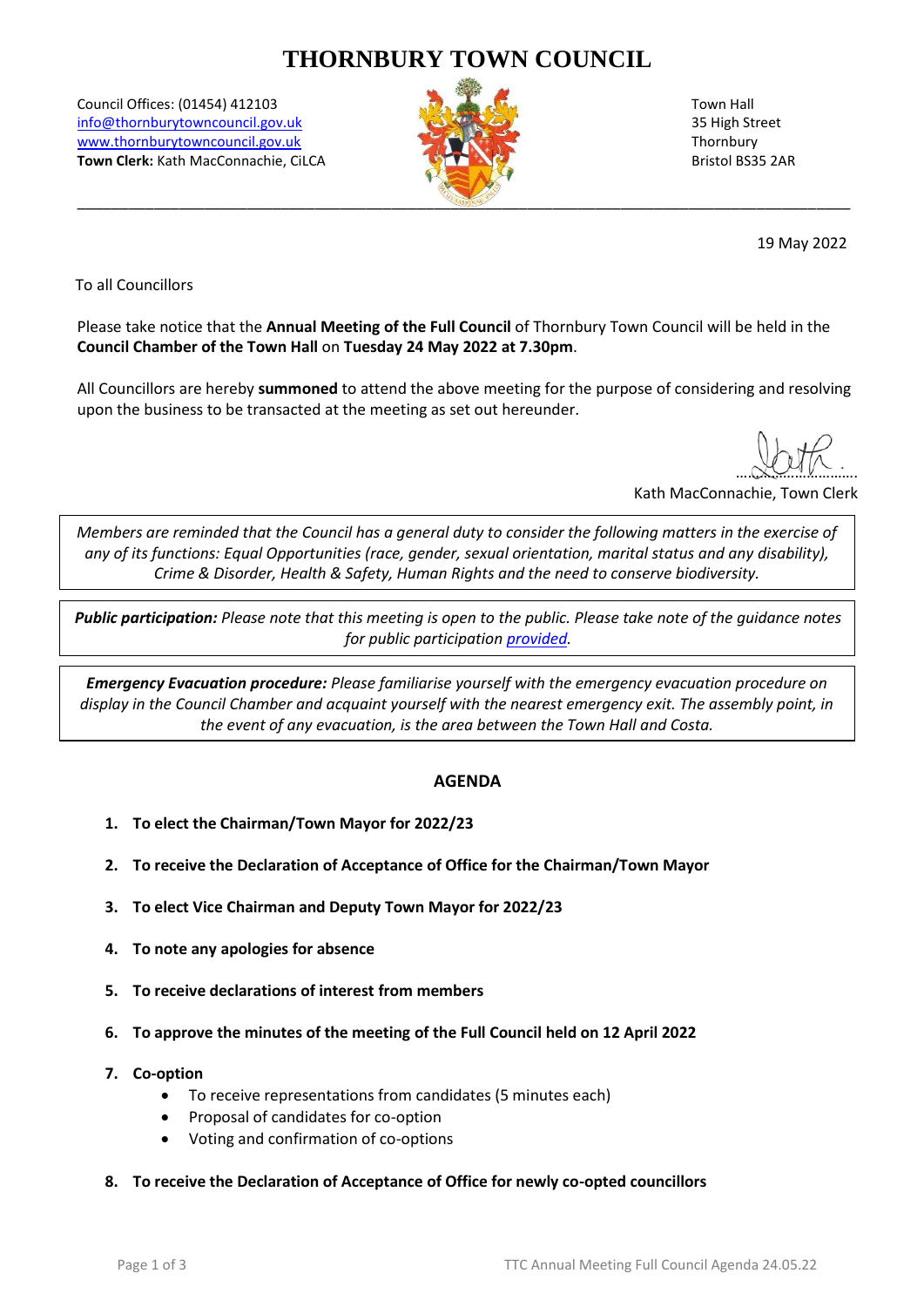### **9. To review and approve the Standing Orders**

# **10. To review and approve the Financial Regulations**

#### **11. Committees 2022/23**

- To review and approve the Committee structure for 2022/23
- To review and approve Terms of Reference for Committees
- To elect councillors to Committees for 2022/23

#### **12. Representatives on outside bodies**

- To receive any reports form councillor representatives on outside bodies
- To elect councillors to outside bodies or to represent the Council for specific purposes

# **13. To confirm subscriptions and memberships for 2022/23, to include:**

- NALC
- Clerk SLCC
- ICCM
- Rural Services Network

#### **14. To review the asset register**

# **15. To review the schedule of Town Council Policies and Procedures**

# **16. To receive the minutes (approved or draft) from the following Committees**

- Open Spaces Committee meeting held on 3 May 2022
- Planning & Town Development Committee meeting held on 10 May 2022
- Finance & Policy Committee meeting held on 17 May 2022

#### **17. Confirmation of insurance arrangements for 2022/23**

- To note insurance contract awarded for 2022-2025
- To receive verbal report of the Clerk/RFO concerning insurance cover including Fidelity Guarantee insurance

#### **18. To review regular payments (Standing Orders and Direct Debits) and confirm approval for 2022/23**

#### **19. To approve the accounts for Payment**

# **20. To review the Council's expenditure incurred under s137 of the Local Government Act 1872 or the general power of competence**

# **21. Thornbury Council**

- To approve the arrangements for the use of the Town Council premises licence
- To consider writing to the Carnival and Fireworks organisers to set out expectations for premises licences in the future
- **22. Date of next meeting:** 7.30pm on 28 June 2022